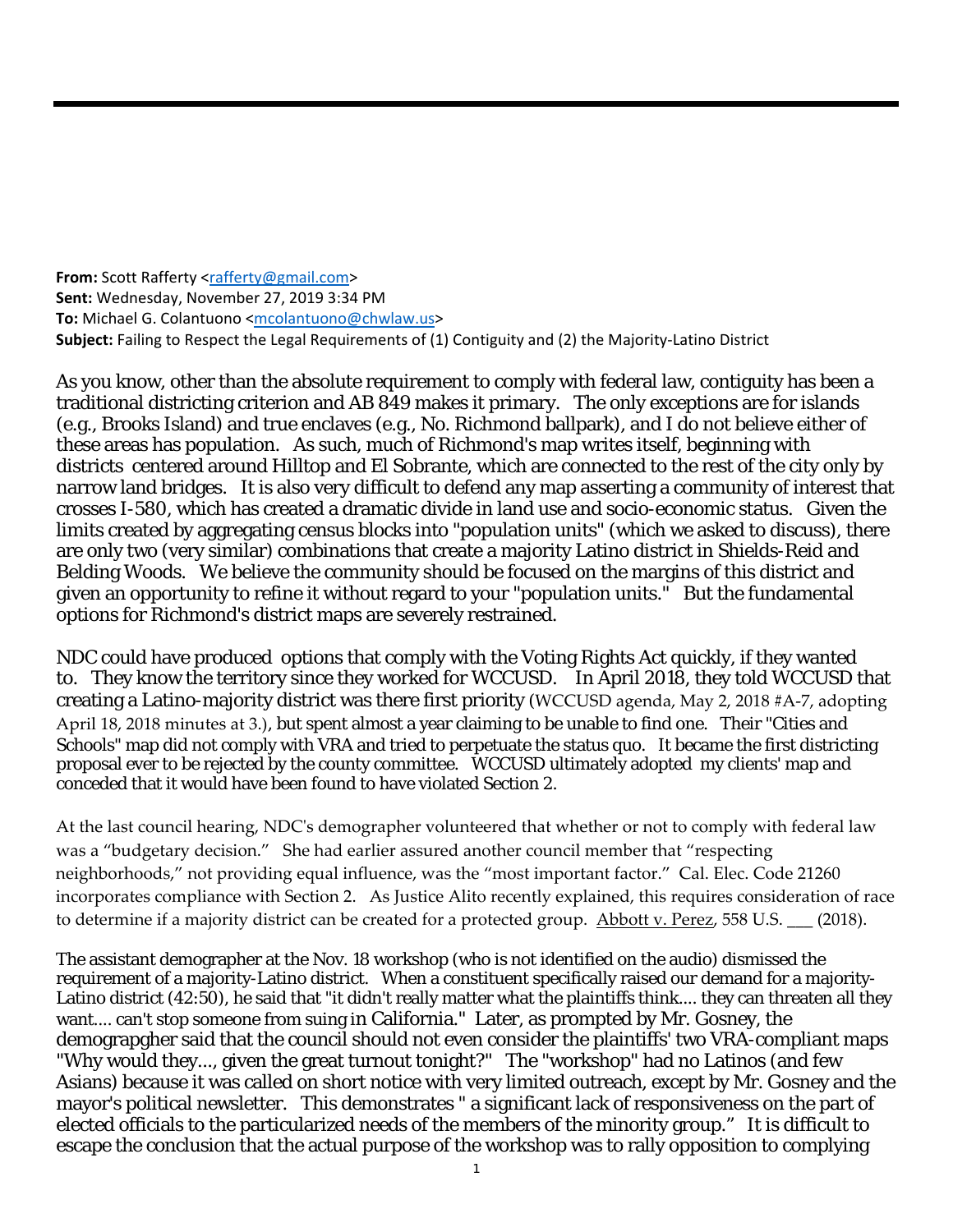with federal law - and to dismiss well-informed questions about the requirements of the Voting Rights Act. The notion that "turnout" at a selectively publicized meeting justifies dismissing the only options for compliance suggests a lack of good faith.

Of the 15 maps posted yesterday, the plaintiffs' two options (101, 102) are the only ones with majority Latino districts. The fact that NDC itself proposed three maps with Latino districts suggests that the city is intent on defying this federal requirement. NDC's refusal to create any Latino-majority districts is a marked contrast to the "reverse" racial gerrymander it used to create a 51% Asian district in SRVUSD, which combined the incumbent's high turnout gated neighborhoods in Danville with 60% Asian neigborhoods six miles away in Dougherty Valley. As the table below shows, SRVUSD combined these two very different areas (dark green and light green) with no rationale except linking an incumbent with just enough Asians to create a Asian majority trustee area. SRVUSD said a "tentacle" connected the incumbent, who called his own district a "puzzle piece." SRVUSD video, 2/14/19 at 25:29, 1:19:45. By contrast, our maps (101 and 102) are compact, congruent with neighborhoods, reflective of socio-economic communities other than ethnicity, and still provide the required Latino majority of citizen adults. Our proposed districts comply with the majority requirement, as required by law, but race is not the predominant factor.

The demographer also implied that any map was okay as long as it was population balanced, which seems designed to frustrate constituents and foment yet more resistance to compliance. He repeatedly stated that maps could "jump over" unincorporated areas, as well as San Pablo, which is an enclave of Richmond. See audio 22:39. Under this principle, any group of census blocks that touches the external city boundary can be linked with any other group of census blocks that touches the city boundary. Later in the presentation, which was only videoed by Mr. Gosney, the demographer combined your "population groups" 71-74 in the Annex with Tilden Park (5-9) and El Sobrante (1-3). He then proposed to add 81 and 86, which are not contiguous to either the Annex or the eastern Hills, without including the bottleneck groups 69/75 (which we have objected to as too large) or 102 (which is the essential gateway to the McBryde Avenue landbridge).

He argued that his exception to the contiguity rule was necessary because city would otherwise be "hamstrung" otherwise, since Richmond's unusual geometry limits the number of options for compact and contiguous districts that are fundamentally different. No such exception exists, which is why we have urged the workshops to focus on the margins between the geographically grouped elements of the city. It is critical that these be conformed to neighborhoods and other communities of interest.

The (anonymous) author of Map 111 relied upon this strange advice, so his map was properly rejected as noncompliant. While several single district maps are constructive, the citywide maps that do not contain majority-Latino districts must also be disqualified.

The misinformation provided at the workshop reinforces the conclusion that the city is fomenting opposition to and confusion regarding the legal requirements that it faces. It would be helpful to understand how prolonging a process of resisting federal requirements could possibly improve outcomes or avoid liitgation.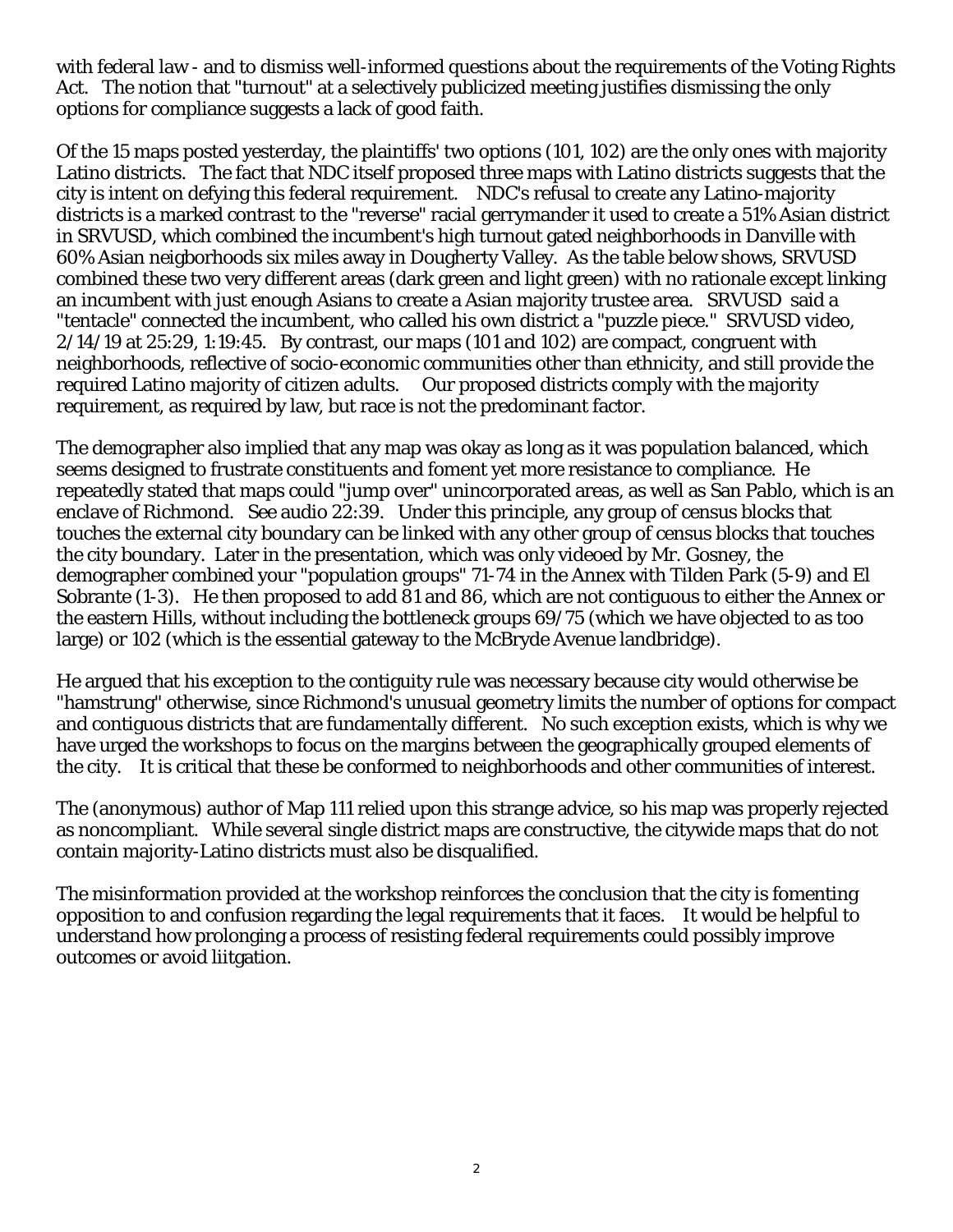

SRVUSD - example of a reverse racial gerrymander combining diverse communities of interest (blue homes are incumbents; black dots new construction, large blue dots, new developments >130 units)